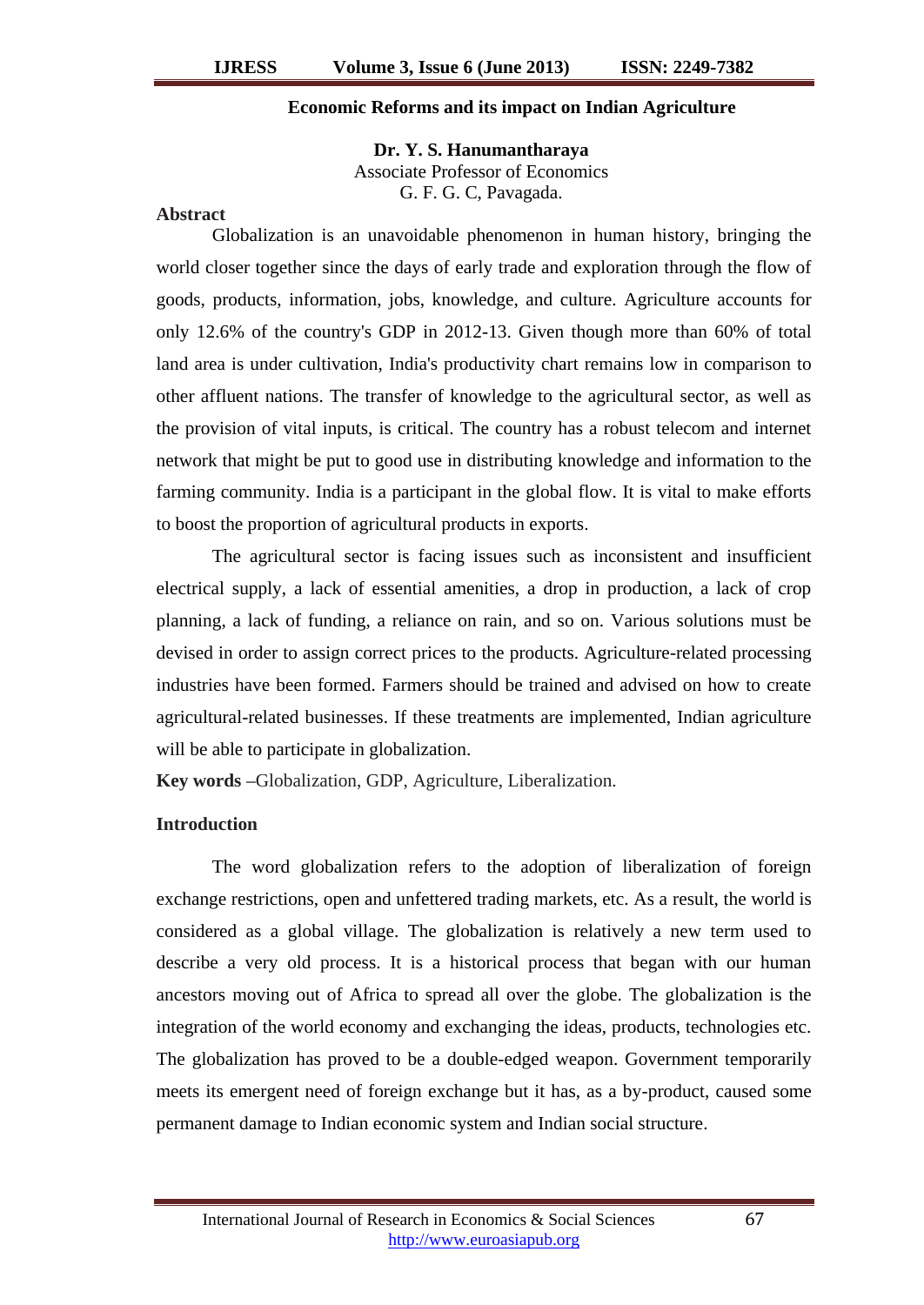The process of globalization is an inevitable phenomenon in human history which has been bringing the world closer since the time of early trade and exploration, through the exchange of goods, products, information, jobs, knowledge and culture. The globalization is the process of integration of the world into one huge market. It provides several things to several people with removal of all trade barriers among countries. The globalization happens through three channels are trade in goods & services, movement of capital and flow of finance. The globalization in India is generally taken to mean integrating the economy of the country with the world economy.

Mahadevan defines that the globalization is the context of agriculture can best be discussed in the context of three components are improvements of productive efficiency by ensuring the convergence of potential and realized outputs, increase in agricultural exports and value-added activities using agricultural produce and finally improved access to domestic and international markets that are either tightly regulated or overly protected.

The globalization makes world as a small village. The Globalization means an explanation of market from local level to worldwide level. Now the concept of a specific place for market is disappearing and the whole world is becoming a market the process of Globalization is related to economic development. The competition has become large in every field the aim behind Globalization is economical so that many changes are made everywhere. The agricultural is the means of income of many people, 60 per cent of population of India depends upon agriculture, 27 per cent of GDP of India gets from agriculture, 65 per cent of labor force and 21 per cent of total exports. The India is the second in the world population, 17.5 per cent of the world population lives in India. The India exports agricultural products such as tea, coffee, rice, wheat, sugar, vegetables; fruits, cashew nut etc. and imports milk products, cashew nut, fruits, edible oil, chicken, seeds etc. The government gives some subsidies on the agriculture products like fertilizers, seeds, pesticides. The economic development of a country in directly related to the growth of agriculture. The agriculture sector provides the employment opportunity to the people. The agriculture played a key role in our planned economy with its advantage of low investment and the base of industries. The development of agriculture is being given due importance by the Government in order to achieve the following objectives are for issuing food safety; for creating farming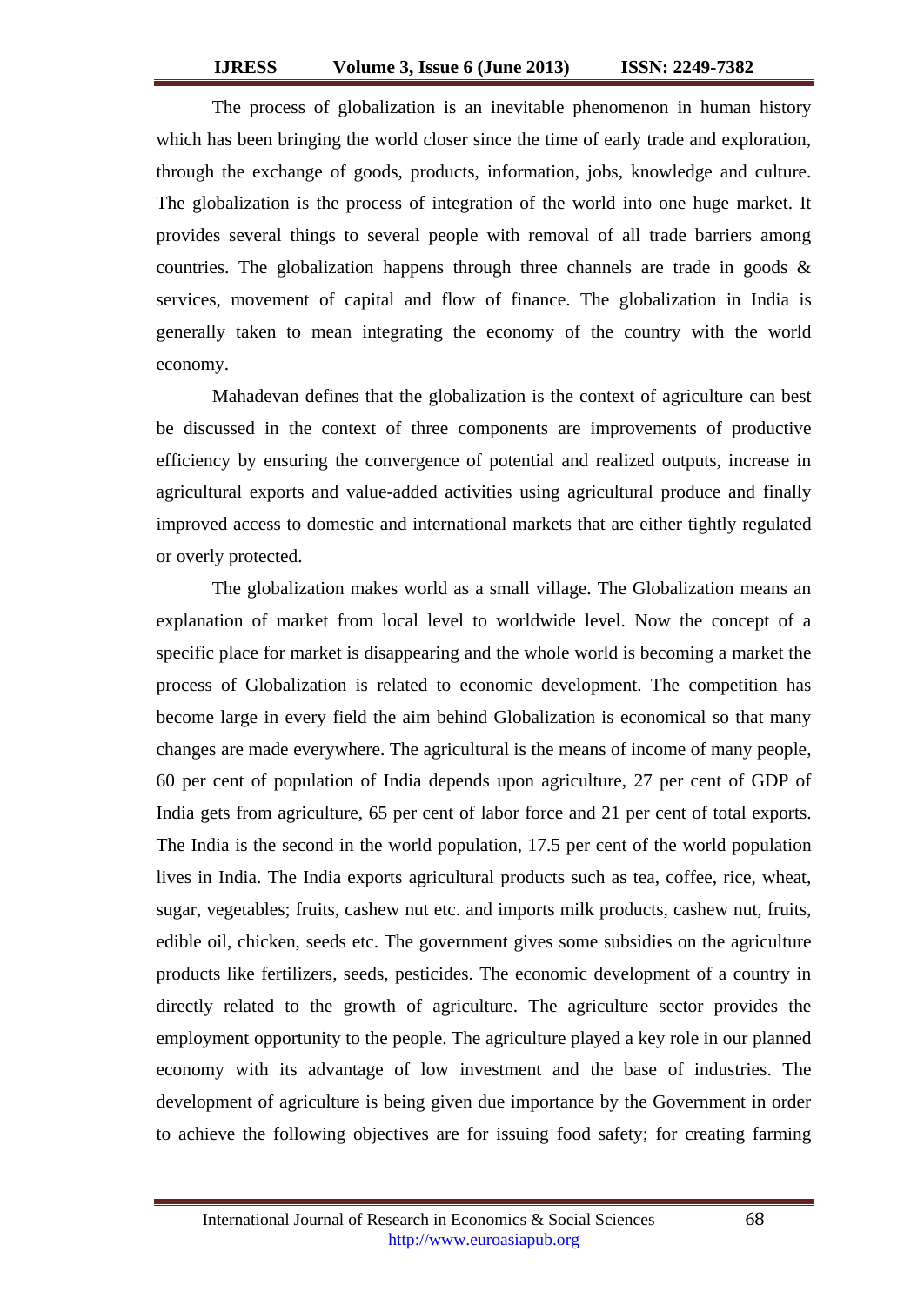societies for international economic exchange; and to stimulates the growth of farmers and to increase GDP.

# **Current Status of Indian Agricultural Sector**

The productivity chart of India is still low as compared to some other developed nations, considering the fact that more than 60 per cent of total land area is under cultivation. It remains the largest contributor towards disguised unemployment in the country. Despite the agriculture ministry providing a high budget towards development of irrigation facilities, most farmers still depend on rainfall for their irrigation needs. The agriculture sector is changing the socio-economic environment of the population due to liberalization and Globalization. About 75 per cent people are living in rural areas and are still dependent on agriculture. The agriculture continues to play a major role in Indian Economy. The growth rate in agriculture and overall GDP of India are presented in Table-1.

| <b>SINO</b>   | Five Year Plans          | Growth Rate in GDP<br>Agriculture and<br><b>Allied Sector</b> | Overall<br><b>GDP</b><br><b>Growth Rate</b> |
|---------------|--------------------------|---------------------------------------------------------------|---------------------------------------------|
|               | Seventh Plan(1985-1990)  | 3.2                                                           | 6.1                                         |
| $\mathcal{D}$ | Annual Plan(1991-1992)   | 1.3                                                           | 3.5                                         |
| 3             | Eight Plan (1993-1997)   | 4.7                                                           | 6.7                                         |
|               | Ninth Plan (1998-2002)   | 2.1                                                           | 5.5                                         |
|               | Tenth Plan (2003-2007)   | 2.3                                                           | 7.6                                         |
| 6             | Eleventh Plan(2008-2012) | 2.7                                                           | 9.1                                         |

**Table-1. Growth Rate in Agriculture and Overall GDP of India**

Source: Various Economic Survey, Govt.of India, New Delhi. Note: PE: Provisional Estimates

From the Table-1 reveals that the Growth in agriculture GDP which stood at 4.7 per cent per annum during the 8th Plan (1993-1997) progressively declined to 2.1 per cent per annum during the 9th Plan (1998-2002) period; 2.3 per cent annum during 10th Plan (2003-2007) period; 2.7 percent annum during the 11th plan period (2008-2012).

# **Impacts of Globalization on Indian Agriculture**

The experts beloved that Globalization will help to balanced development of agricultural sector, changes would occur in the economic conditions of the farmers, agricultural products would get proper prices, employments would be available in agriculture, rural industries, cottage industries, small industries would start and farmers would be happy but this belief is going to be false. According to the policy of WTO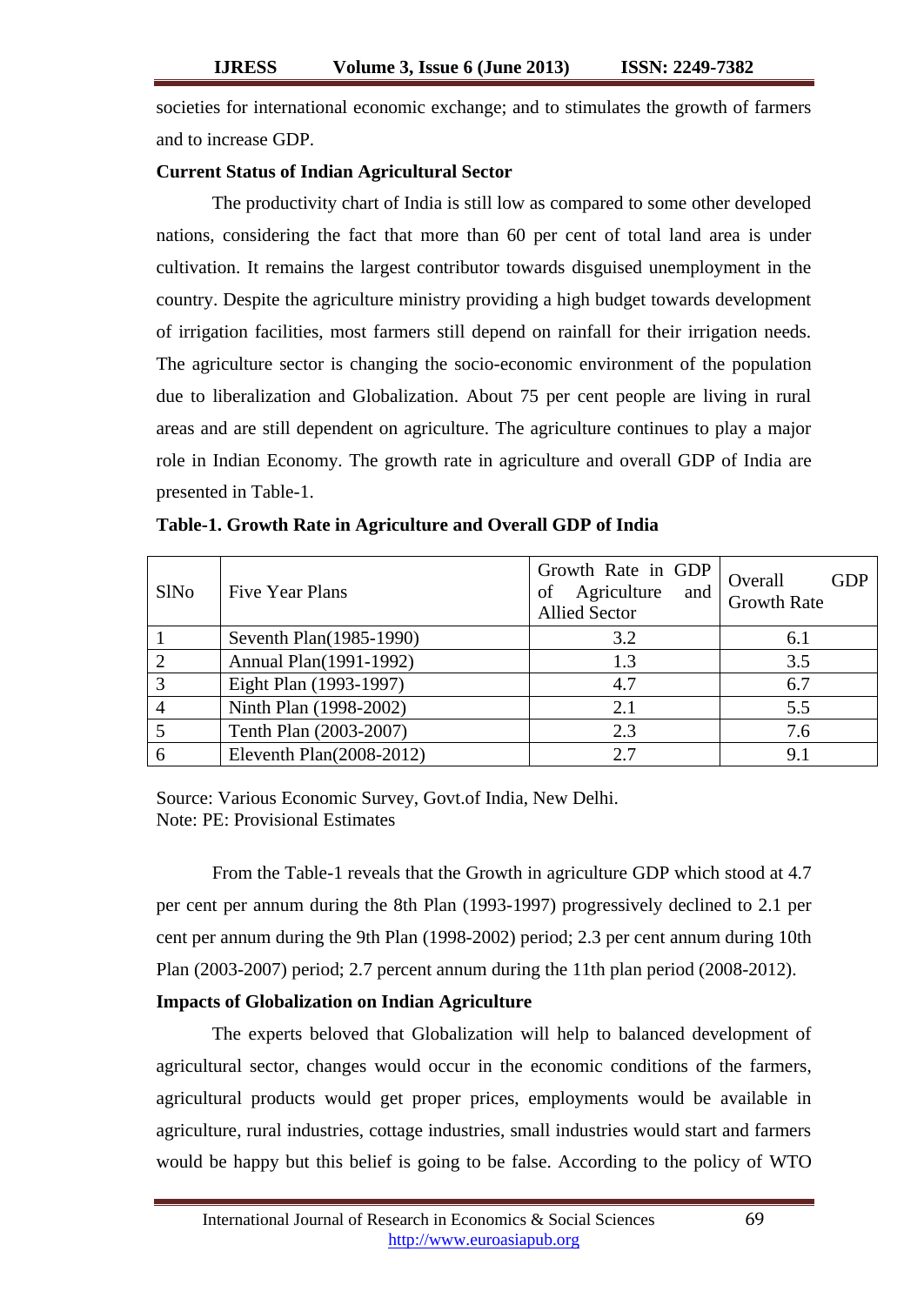India has to reduce import duty by 50 per cent for agricultural goods till 2008. Out of Indian population 25 per cent people still below poverty line and 60 per cent population depend upon agriculture. The proportion in England 2 per cent in America 3 per cent and in Japan 7 per cent respectively. The share of agricultural income in gross national income in India 23.6 per cent, in Australia 5 per cent, in Canada 4 per cent, America 3 per cent and England 2 per cent respectively. In India, 62 per cent of total agricultural land is depending upon rain water.

In India tea, coffee, rice, wheat, sugar, tobacco, spice, cashew, sesame, oil, fruits, and vegetables, meat and fishes as well as imports legumes, milk products, cashew nuts and fruits, edible oil, chicken, seeds, etc. The country imports 50-60 lakhs tons of edible oil and spends about 15 thousand cores rupees on it. In India out of total produced agricultural goods 2 per cent goods are processed. In Malaysia 80 per cent, America and Brazil 80 per cent, Philippines 78 per cent and in Brittan,70 per cent goods are processed. The difficult for India to keep its place is global competition because Indian goods are low quality and standard, it is high in prices and supply of goods is inadequate and unstable.

It is causing side effects on the developing countries. According to the agreement of WTO it has been decided that the developed countries should give 5 per cent and developing countries should give 10 per cent grants of total value of their agricultural goods. But the developed countries like America, European countries, Japan, South Korea, Canada are given various grants to the agricultural sector. The developing countries have restriction on their agricultural products like import duties and quota. The prices of milk, wheat, and maize are coming down in international market because the countries like America and European countries are providing economical help to the farmers. In such conditions it will not be an overstatement to say that the World Trade Organization is to be named as Developed Countries Trade Organization India has the right to use security shell and to charge more import duty. The 39 member's countries of WTO used; the India did not use the security shell. If India uses the security shell it will get some of the advantages and if the restrictions on the grants of developed countries and objects of WTO are performed properly, India will stable in the competitive market.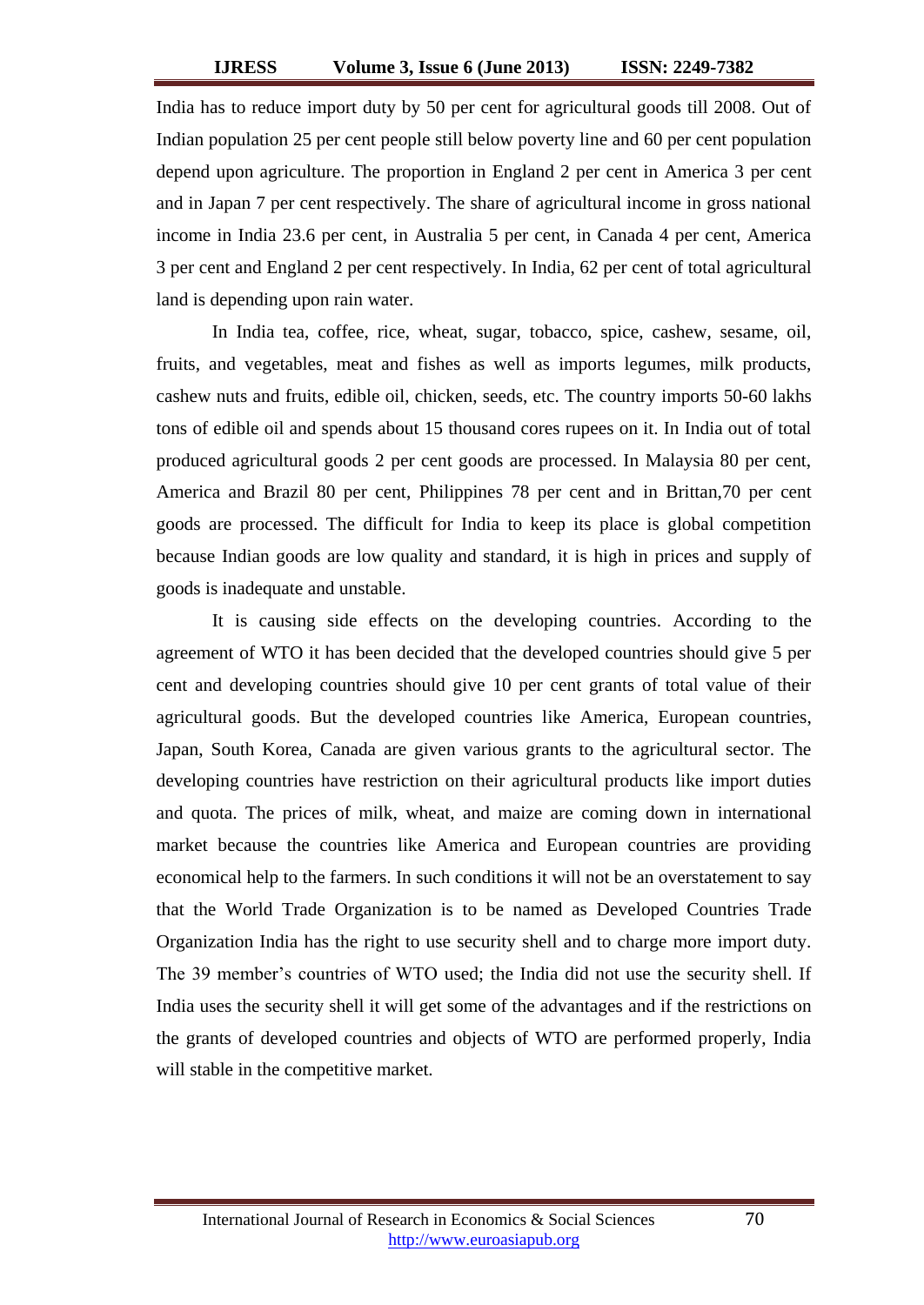#### **Positive Impacts of Economic Reforms on Indian Agriculture**

- **The increase national income: -**The receiving the international market for the agricultural goods of India, there is an increase in farmer's agricultural product, new technology, new seeds etc. helped to grow the agricultural product.
- **The increase in employments: -** While exporting agricultural products it is necessary to classify the products, its standardization and processing, packing etc. The industries depending on agriculture are stored and it made on increase in employments.
- **No need to reduce the grants: -** According to the condition of agricultural agreement limit for grants is decided 10 per cent of the production value for the developing countries. But the economical grants we are received less than 10per cent so there is no need of reduction.
- **The increase in the share in trade: -** Because of the conditions of WTO all of the countries get the same opportunities so there is an increase in the export of agricultural products.
- **The increase in the export of agricultural goods: -** The prices of agricultural goods are higher in the international market than Indian markets. If the developed countries reduced grants, they have to increase in the prices. So, there will be increase in the export in Indian market and if the prices grow, there will be profit.

### **Negative Impacts of Economic Reformson Indian Agriculture**

- **The grants distributed on large scale by the developed countries: -**Before the reduction in grants by WTO, developed countries had distributed grants on large scale. They had grown the amount of the grants on large scales in agriculture during 1988-1994. So, they have not to face many difficulties if there is a reduction in grants.
- **The small production field: -**In India 60 per cent of population depend on agriculture. The pressure on agriculture is increasing because of the increasing population. The possession of land is small and so the production cost is higher. There is also the problem of standard etc. So, there is unfavorable impact occur on Indian agriculture.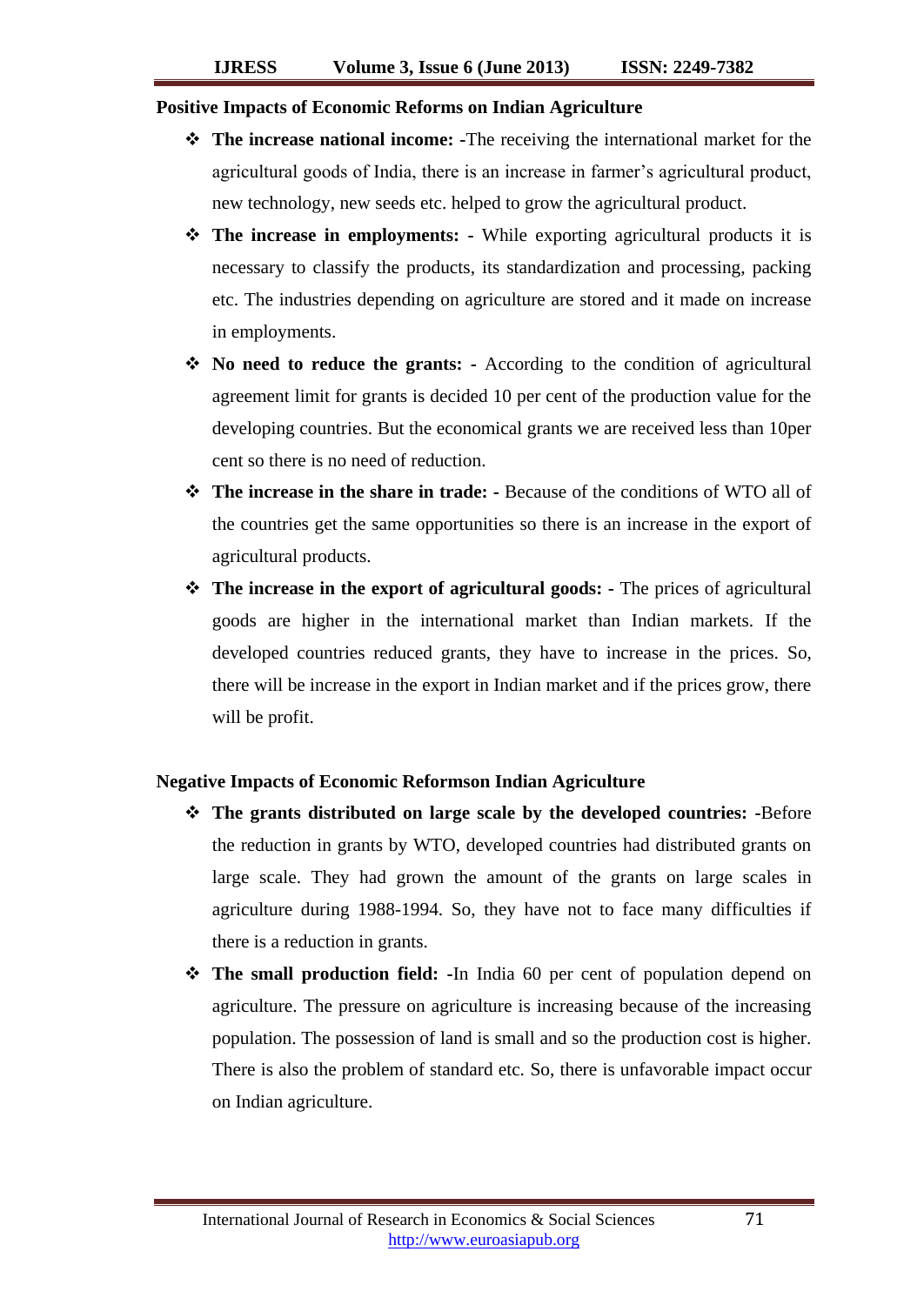- **The intellectual property right**: -The intellectual property right cause unfavorable impacts on Indian agriculture. The multinational companies can easily enter in the field of agriculture and it will be bad for the margin farmers.
- **The increasing production expenditure and low cost of goods**: -The farmers are being bankrupt because of growing production expenditure, costly seeds, on the one side and reducing prices of goods on the other side. He doesn't let out of it and so he is committing suicide. This can be one of the impacts of agricultural agreement.

# **The overall the major impacts of Economic Reformson Indian agriculture:**

- 1. **Raising the production of food grains: -**TheIndia has been experiencing the increase in the production of food-grains particularly after the inception of new agricultural strategy (*i.e.,*green revolution).
- 2. **Increasing trend in horticultural output: -** The diversity of physiographic, climate and soil characteristics enables India to grow a large variety of horticultural crops which includes fruits, vegetables, spices, cashew nut, coconut, cocoa, areca nut, root and tuber crops, medicinal and aromatic plants etc.
- 3. **Diversification of agriculture: -**The agriculture is not only meeting the demand for food-grains but also other needs of development. In recent years, agricultural sector has been diversified to produce commercial crops and horticultural crops viz., fruits, vegetables, spices, cashew, areca nut, coconut and floricultural products like flowers, orchards etc. dairy and other animal husbandry products. The demand for these products has been increasing considerably. Thus, there is an ample scope for the development of agricultural sector both in terms of increased production and trade.
- 4. **Agricultural exports: -** The important emerging trend of agriculture is the increasing volume of agricultural exports. The agricultural exports are playing an important role in expanding economic activities along with generating employment opportunities. The Export-Import Policy 2002-03 has provided ample opportunities for increasing the volume of agricultural exports. The trade policy reforms have provided an opportunity to Indian exporters to export agricultural products to overseas market. The India has the potential to export at least 2 million tons of rice annually which of course includes nearly 6 lakh tones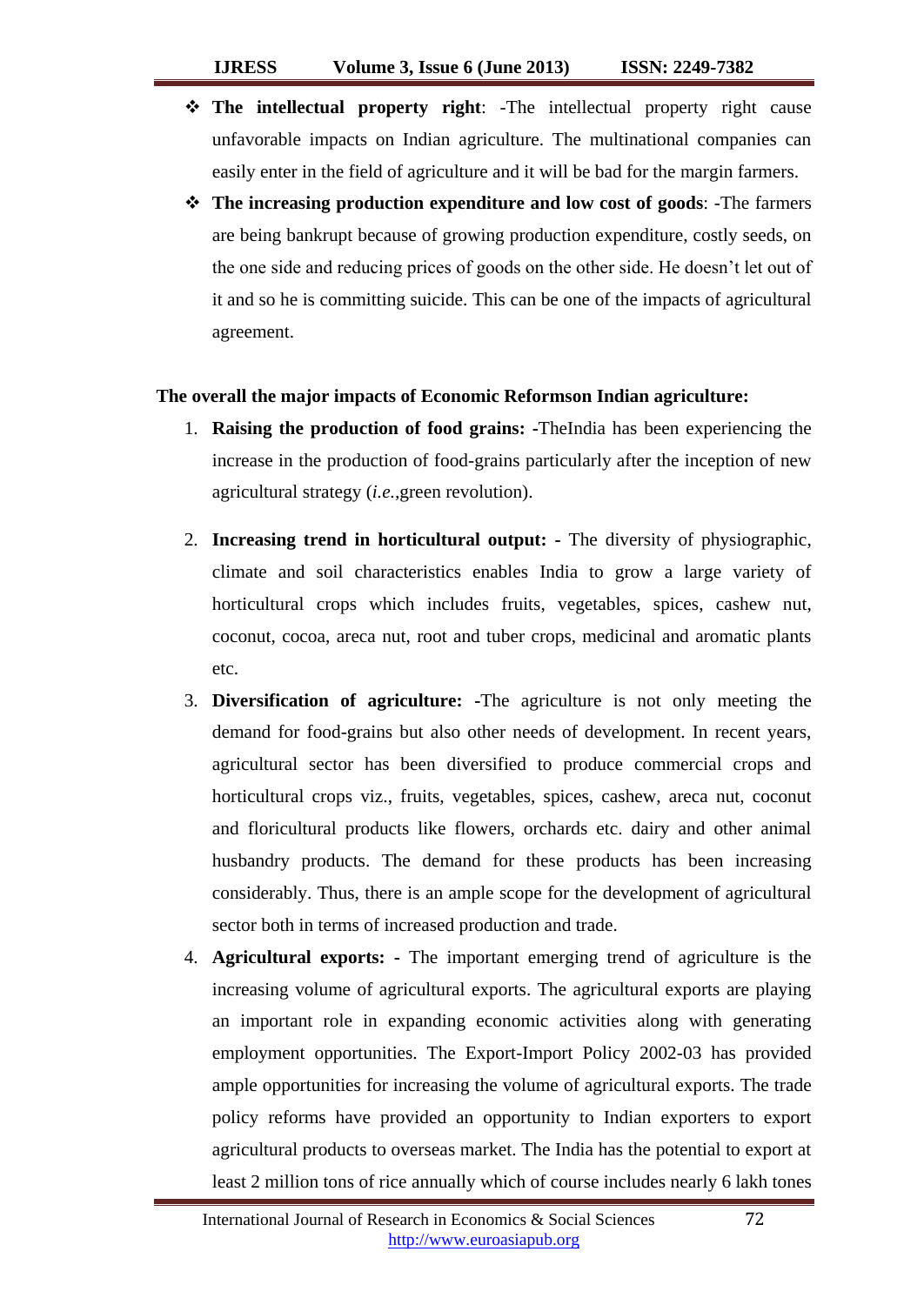of high value grain basmati rice. In order to top the future potential, Indian exporters are required to improve their processing and packaging facilities to meet international quality standards. Though there has been some diversification in products exported and spread of destinations, bulk of India's agricultural exports still confirms to traditional items

- 5. **Food processing: -**The economic liberalization has made ample scope for the development and expansion of food processing industry in India, fruits and vegetables being a perishable in nature are facing a huge loss worth Rs.3,000 Crores every year. In order to prevent such loss, the National Horticulture Board is making necessary steps for providing infrastructure and for the packing, storage and transportation of horticulture products. It also provides employment opportunities in export business.
- 6. **Rising productivity of agricultural resources: -**Another impact of liberalisation has been felt that it boosted the productivity of agricultural resources. The improvement in the productivity of resources is being done through better allocation of resources and latest technology between different areas under present circumstances. The stress is laid on export-oriented policies, applying new improved technologies in food processing and marketing and giving stress on planting crops as per geographical suitability.
- 7. **Developing agriculture in backward areas: -**In the post-Green Revolution period, application of new agricultural strategy, research and technology was very much restricted in the production of two main crops i.e., wheat and rice. But under the liberalisation wave, with the growing demand for agricultural exports, many new areas of agricultural operations have become favourable and lucrative. In backward areas, having no irrigation system, dry land farming is becoming popular. The other activities like horticulture, floriculture, animal husbandry, fishery etc. have been encouraged.
- 8. **More employment opportunities in agricultural sector: -**As a result of green revolution and mechanisation there is considerable fall in employment opportunities in the rural areas. The special employment programmes could not serve the purpose. But increasing potentiality of the agricultural sector as emerged from the Liberalisation/Globalisation wave has set up new trends in horticultural, floricultural and animal product and has created full opportunities and scope for employment of huge number of populations. The allied sector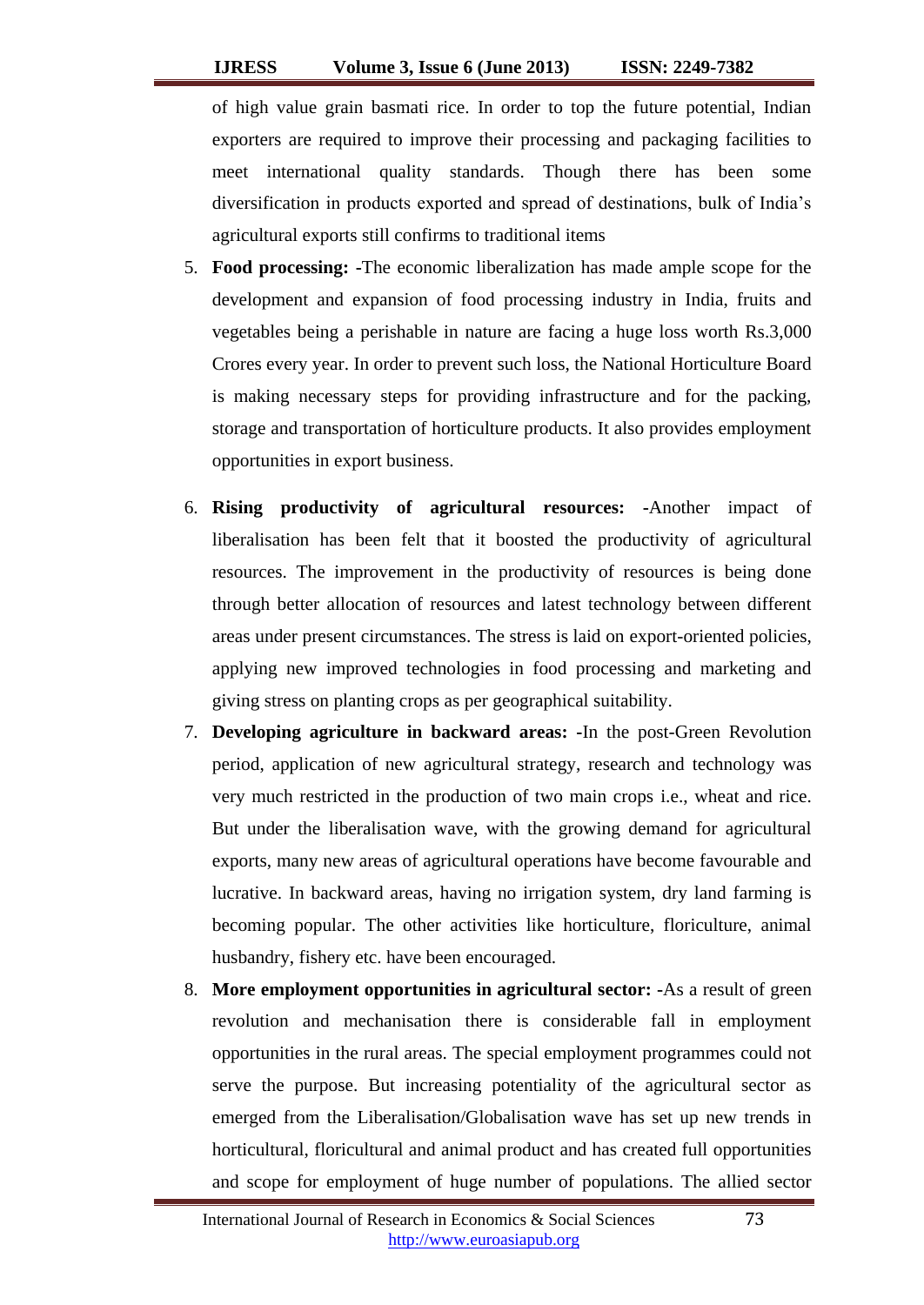being labour intensive can provide better solution to the unemployment problem especially rural in India.

- 9. **Growing trend of investment in agriculture: -**The agriculture sector is experiencing a growing trend in the volume of its investment during the post liberalisation period. But the volume of public sector is declining.
- **10. Institutionalisation of agricultural credit: -**The wave of liberalisation has encouraged the institutional agricultural credit. In the initial stage of postindependence period, Indian farmers were depending too much on unorganised sources of agricultural credit, i.e., on village money lenders, landlords and traders etc. who charge exorbitantly higher rate of interest.

## **Changing face of Indian Agriculture in Economic Reforms**

The knowledge transfer to the agriculture sector with necessary inputs is most important. The country has a widespread telecom and internet network which could be put to effective use for delivering knowledge and information to the farming community. The department of agriculture and co-operation envisages that the tools of ICT will provide networking of agriculture sector not only in the country but also globally. It brings farmers, researchers, scientists and administrators together by establishing Agriculture Online through exchange of ideas and information.

#### **Conclusion**

The agricultural sector facing the problems are irregular and insufficient supply of electricity, lack of basic services, decrease in production, lack of planning in growing crops, lack of finance, dependence of rain etc. various remedies is to be made for getting proper prices to the products. The processing industries are developed to process on agricultural goods. The farmers should be given training and guidance to start agricultural relating industries. If these remedies are made, then Indian agricultural can excite in the Globalization. It is clear that the liberal policies adopted by Indian Government have played a dominant role in development of agriculture in India. But the main problems are the basic issues of rural poverty, corruption, still remain and are in fact, getting worse in some aspects.